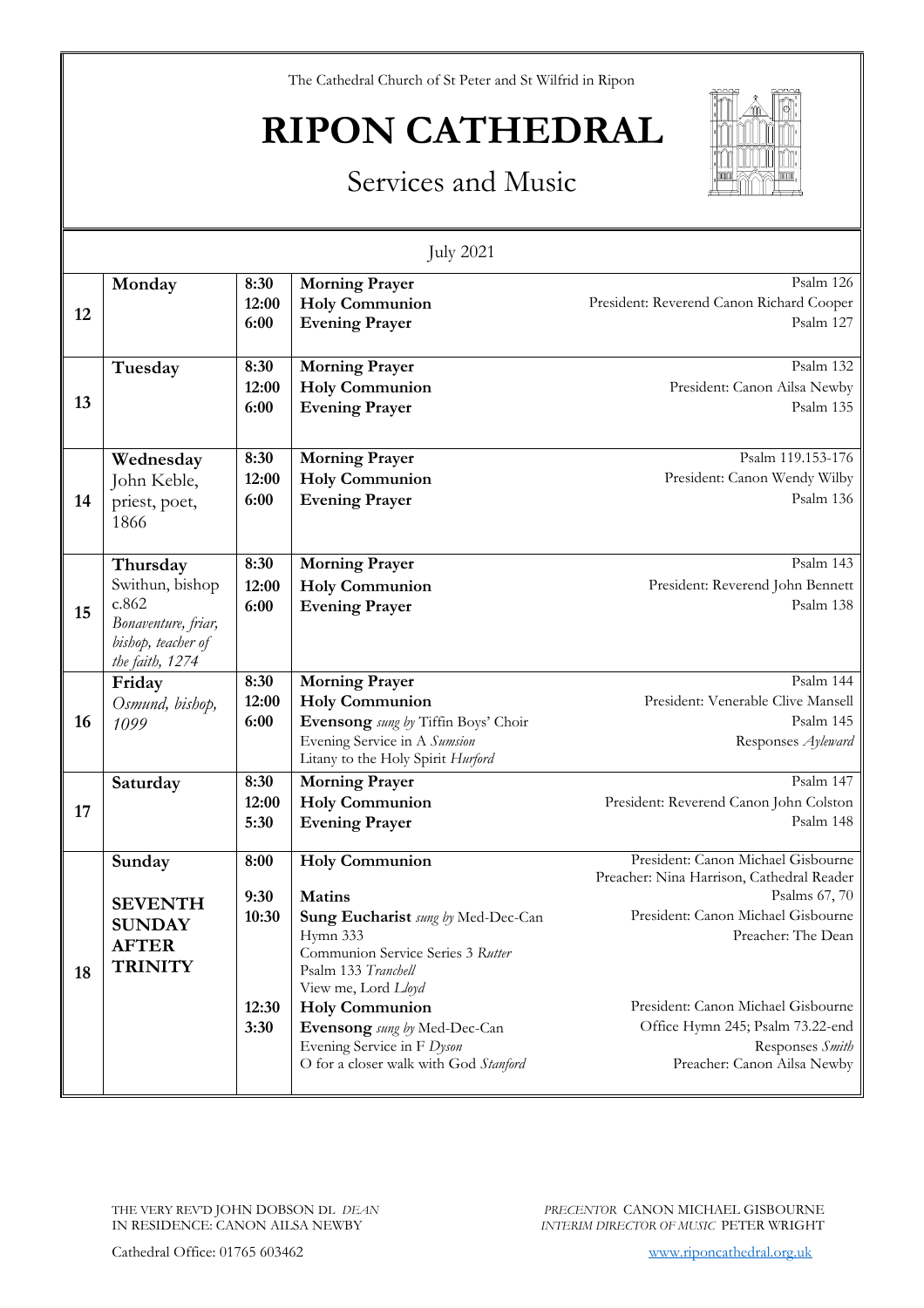The Cathedral Church of St Peter and St Wilfrid in Ripon

## **RIPON CATHEDRAL**



### Services and Music

| <b>July 2021</b> |                                                                                                                                    |                                        |                                                                                                                   |                                                                                                                                                                                                                         |  |
|------------------|------------------------------------------------------------------------------------------------------------------------------------|----------------------------------------|-------------------------------------------------------------------------------------------------------------------|-------------------------------------------------------------------------------------------------------------------------------------------------------------------------------------------------------------------------|--|
| 19               | Monday<br>Gregory,<br>bishop, and his<br>sister Macrina,<br>deaconess,<br>teachers of the<br>faith, c.394 &<br>c.379               | 8:30<br>12:00<br>6:00                  | <b>Morning Prayer</b><br><b>Holy Communion</b><br><b>Evening Prayer</b>                                           | Psalm 1<br>President: Canon Ailsa Newby<br>Psalm 4                                                                                                                                                                      |  |
| 20               | Tuesday<br>Margaret of<br>Antioch, martyr,<br>4 <sup>th</sup> Century<br>Bartolome de las<br>Casas, Apostle to<br>the Indies, 1566 | 8:30<br>12:00<br>6:00                  | <b>Morning Prayer</b><br><b>Holy Communion</b><br><b>Evening Prayer</b>                                           | Psalm 5<br>President: Right Reverend Clive Handford<br>Psalm 9                                                                                                                                                          |  |
| 21               | Wednesday                                                                                                                          | 8:30<br>12:00<br>6:00                  | <b>Morning Prayer</b><br><b>Holy Communion</b><br>Evening Prayer on the Eve of Mary Magdalene                     | Psalm 119.1-32<br>President: Canon Michael Glanville-Smith<br>Psalm 139                                                                                                                                                 |  |
| 22               | Thursday<br>Mary<br>Magdalene                                                                                                      | 8:30<br>12:00<br>6:00                  | <b>Morning Prayer</b><br><b>Holy Communion</b><br><b>Evening Prayer</b>                                           | Psalms 30, 32<br>President: Canon Michael Gisbourne<br>Psalm 63                                                                                                                                                         |  |
| 23               | Friday<br>Bridget, abbess,<br>1373                                                                                                 | 8:30<br>12:00<br>6:00                  | <b>Morning Prayer</b><br><b>Holy Communion</b><br><b>Evening Prayer</b>                                           | Psalm 19<br>President: Reverend Simon Gurd<br>Psalm 22                                                                                                                                                                  |  |
| 24               | Saturday                                                                                                                           | 8:30<br>12:00<br>5:30                  | <b>Morning Prayer</b><br><b>Holy Communion</b><br><b>Evening Prayer</b> on the Eve of James the Apostle           | Psalm 23<br>President: Reverend Jeremy Trigg<br>Psalm 144                                                                                                                                                               |  |
| 25               | Sunday<br>James the<br>Apostle                                                                                                     | 8:00<br>9:30<br>10:30<br>12:30<br>3:30 | <b>Holy Communion</b><br><b>Matins</b><br><b>Sung Eucharist</b><br><b>Holy Communion</b><br><b>Evening Prayer</b> | President: Canon Barry Pyke<br>Preacher: Michelle Dearlove, Cathedral Reader<br>Psalm 7<br>President: Canon Ailsa Newby<br>Preacher: Canon Barry Pyke<br>Hymn 197<br>President: Reverend Canon John Colston<br>Psalm 94 |  |
|                  |                                                                                                                                    |                                        |                                                                                                                   |                                                                                                                                                                                                                         |  |